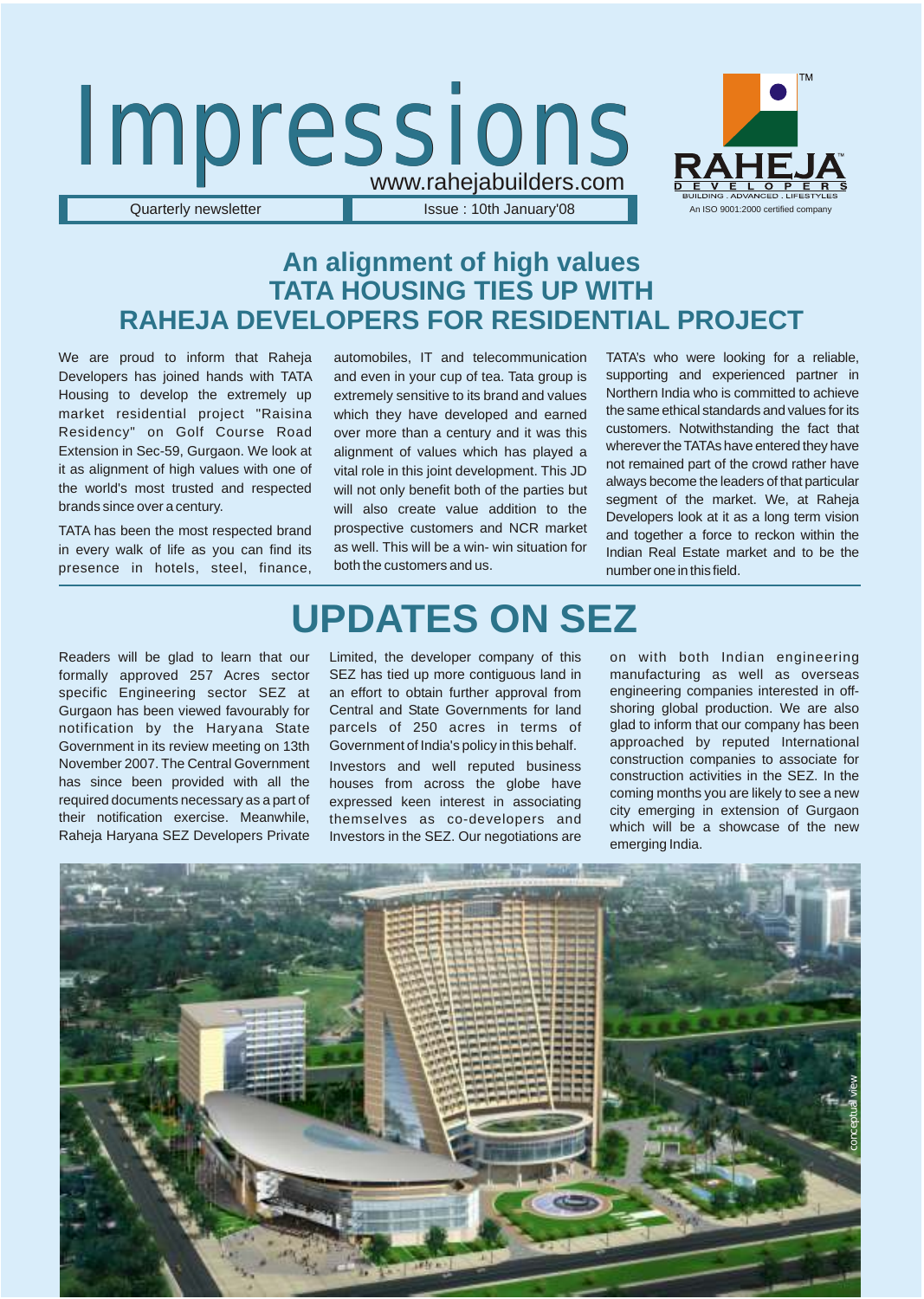### Raheja Developers Pvt. Ltd.

With profound grief and sorrow we inform the sad demise of Smt.Krishna Raheja, mother of Mr.Navin.M.Raheja on November 3, 2007, Navmi day as per Hindu tithi.She was a saint, a true "Karamgogini" who loved all irrespective of status or religion.She was an exceptional human being



#### **Smt.Krishna Raheja**

whose principles and ideals distinguished her from those around her. Her ethics, values, words of wisdom will always encourage, inspire and guide us to tread the right path.

Shrimati.Krishna Raheja was born in "Kamalia" district Lalpur on July 9, 1927. Having completed her studies of Ratnaprabhakar (graduation) in pakistan during partition, the family transmigrated to Delhi. She got married in 1948 in Delhi to Late Shri

### यदा सत्त्वे प्रवृध्दे तु प्रलयं याति देह भृत। <mark>तदोत्तमविंदो लोकनिमलान् प्रति पद्यते ।।</mark>

When one dies in the needs of goodness, he/she attains to the pure highest planets of the great sages.

Maheshwarnath Raheja. My father was well educated but left us early in 1976 while I was still studying making my mother responsible to bring all of us up alone. Apart from being a dedicated mother she was a great guiding force and kept a strong discipline to make her children get best of education and basics in life . It was her preachings that all of us today are extremely respectable and recognized citizens of the society . Apart from her duties as a great mother, she was also involved with social activities which included like being the Vice-President and then the President of ARYA MAHILA PRATINIDHI SABHA. Having good knowledge and command over Vedas, she used to enjoy the coronation of VED VIDHUSHI YAGYA BRHAMA. Apart from this she was also involved in Gurukuls for boys and girls where poor children were given education based upon Indian Hindu religion and rituals. When she died she had lot of incompleted Tasks like opening free schools and dispensaries for poor, serving the needy, the mission which we now have to carry forward. I pray the almighty to strengthen us enough to carry her incompleted mission forward.

# Words of the Managing Director



**Navin.M.Raheja** Managing Director **A MEMOIR OF MY PARENTS LIFE IN MINE**

 I, Navin.M.Raheja best known for developing homes and conservation of forests and wild life, have till now only drawn on my wide experience in real estate, my accomplishments and projects done by me. But this time I would like to share my feelings on the territory of love and separation that defines Mother and Son, the border between life and death, the precariously emotional place in which we are left after the death of a parent. I cannot refute or overlook the very truth that my existences, achievements, successes today are only because of my parents and their preaching. Since we share our delight and grief, pain and agony, distress and misery with whom who we feel are close to our hearts and will understand the sentiments, thus, I would also like to share the same with all of you.

 "Inside a mother, each of us begins a dream," Actually, two: a mother's dream for her child, and the dream that will become a person. My mother was a real saint who had loved her family with tyrannical passion. Only as she was losing her battle due to age and cancer, could her son begin to take the essential first step towards becoming a man, there by fulfilling both of their dreams.

**My mother got admitted in the hospital on August 7, 2007. Before going to the operation theatre, she gave her last message which was recorded and is reproduced below exactly in the manner she delivered.**

'' मैं बहुत थक गई हूँ। अब शक्ति नहीं रही, शायद जाने का समय निकट आ गया है। मेरे जाने के पश्चात कोई नहीं कहेगा कि मम्मी चली गई। मैं चोला बदल रही हैं। अपने घर जाना चाहती हैं। हमारा असली घर वह है जहाँ से हम आए हैं। यह संसार किसी का नहीं है. हम सब यहाँ पर यात्री हैं. इस सुन्दर बगीचे की सैर करने आए है। कर्म करने में स्वतंत्र हैं लेकिन फल भोगने में परतंत्र हैं। जब हम थक जाते हैं तो कहते है कि भइया ! हम तो अपने घर पर ही अच्छे है। "जो सुख छज्जु दे चौबारे ओ न देवे न द्धारे''। जो भगवान के घर का मजा है वो इस संसार का नहीं हैं जैसे यात्रा करने के बाद घर लौट जाने का मजा आता है। ठीक वैसा ही मजा संसार छोडकर भगवान से मिलने में आता है। बड़ी खुशी होती है। पदयात्रा करके तो सामान वापिस घर ले जाते है लेकिन संसार की यात्रा के बाद धन तो साथ जाता नहीं, केवल कर्मों का सामान ही साथ जाता है। इस संसार में रहते हुए संभल-संभल कर पग धरना होता है। बुद्धि, विवेक व शक्ति के द्वारा इस नीचे बगीचे के फलों का रस भँवरे की तरह चूसना होता है ताकि मिठास इस जीवन को कून्दन बना दें। इसलिए पढ़ना है, खूब ऊँचा उठना है, दुनिया की सैर करनी है,

व्याह-शादी का मजा लेना है, बूढ़े होना है, माता-पिता का और अपना नाम रोशन करना है। इस दुनिया में अगर कूछ कमा सकते है तो वो है नाम–धन । दुनिया के सुखों को सदैव त्याग भाव से भोगना ताकि जाने के समय खश होकर कह सको कि यात्रा अच्छी थी, सफल रही, अब समाप्त होने का समय आ गया है। यज्ञ का उदाहरण सदा याद रखना है। वह कूछ भी अपने पास नहीं रखती, केवल फैलाव देती है। हमें भी यज्ञ की अग्नि की तरह सदा ऊँचा उठना है और सुगन्धि फैलानी है। न केवल अपना भला करना है बल्कि परिवार और समाज के लिए भी सोचना है।

आप मूर्तियां खरीदते हो, सोचते हो कि ये मूर्ति में भगवान है। भगवान को तो किसी ने देखा नहीं आज तक। मूर्ति में दिखते ये जो देव है ये हमारे गुरू भी हैं। ये हमारी ही तरह पैदा हुए थे, इनके भी माता-पिता थे। ये आज भी अमर हैं क्योंकि इनके कर्म हम सबको प्रेरणा देते हैं।

मैं अपने बच्चों को बहुत-बहुत आशीर्वाद देती हूँ जिन्होंने मुझे भरपुर स्नेह दिया व मुझे हर प्रकार के सूख के साधन उपलब्ध कराये। आप पीछे सब खुश रहो, बने रहो, फलते-फूलते रहो, दीर्घायु हो ! यही मेरी हार्दिक अभिलाषा है।

-कृष्णा रहेजा

7 अगस्त. 2007

Till this time neither the doctors nor we had the slightest inclination that she would actually leave us.

Since (somewhere in me) it is my mother who has guided my life. I would like that these words of mine be taken as " words of the managing director".

> **- Navin M. Raheja** Managing Director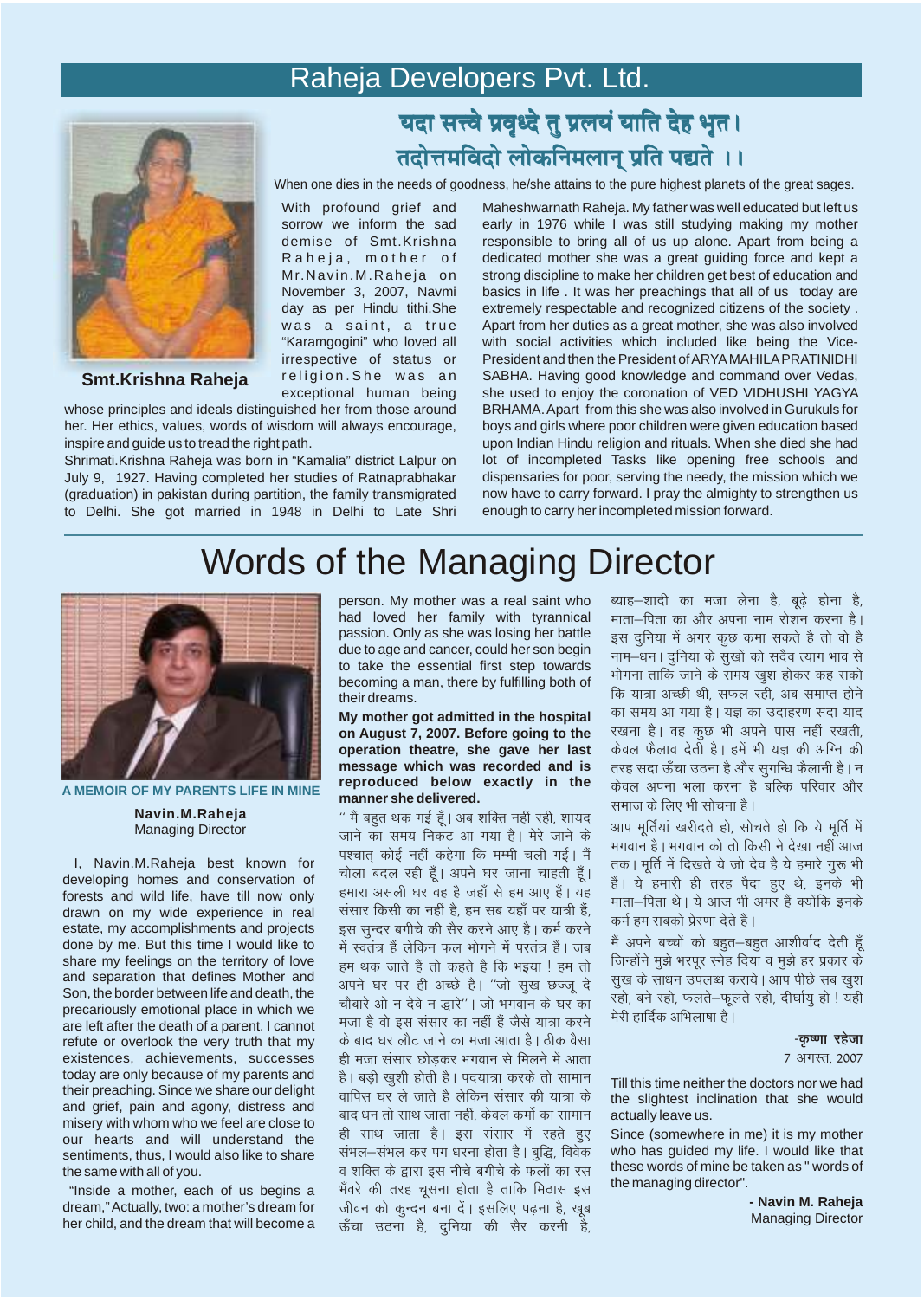### Raheja Developers Pvt. Ltd.

# **VEDAANTA, NAVODAYA & ATHARVA Success can not get any sweeter !!**

Keeping in line with the vision of the group to provide international quality housing at affordable prices, our company recently launched Vedaanta (on 15 August'07), Navodaya (on 12 October'07) & Atharva (on 6 December'07). All the projects have been huge successes with over 90% sale already registered in Vedaanta, 80% sale registered in Navodaya & 60% sale registered in Atharva, all these achieved in less than a couple of months on each project (till going to press). This, in a market which is supposedly in a slump which speaks volumes of the public's faith in Raheja Developers as a brand & an established player in the real estate market of the country.

Vedaanta (Sector-108, Gurgaon, near Dwarka border) was launched on 15 August'07 at a rate of Rs 2375 per sq ft & is today selling like a hot cake at Rs 2900 per sq ft. The company has always followed a policy of providing quality housing at reasonable rates, but it is the market which decides the price of the project. The demand for apartments in Vedaanta was so huge that stock of 2 BHK apartments finished within one month itself. Soon after, the stock of two types of 3 BHK apartments was exhausted. At the moment there are hardly any apartments left in Vedaanta for the company to sell. The most positive point in Vedaanta sales was that over 90% of the buyers have been actual endusers, given the company's policy of insisting on a 15% PDC dated 2 months after the date of booking, and of not providing more than one apartment to any family. Vedaanta is located close to the Delhi international airport, Dwarka housings & Palam Vihar, which was another huge factor in ensuring excellent sales.

Navodaya (Sector-92, Gurgaon, near IMT Manesar) was launched on 12 October'07 at a rate of Rs 2275 per sq ft & is today selling





smoothly at Rs 2475 per sq ft. Over 80% apartments have already been sold in Navodaya & 1 BHK & 2 BHK apartments have been sold out completely. Being close to IMT Manesar was a huge selling

point for this project, which is located on Pataudi Road.

Atharva (Sector-109, Gurgaon) was launched on 6 December'07 at a rate of Rs 2775 per sq ft & the inaugural discount of Rs 100 has already been withdrawn (the rate is now Rs 2875 per sq ft) & further upward revision in prices is round the corner. The demand for apartments in Atharva has been so high that 3 BHK-Type B & C have been sold out completely & Type A is on the verge of being completely sold out. Atharva is an exclusive luxury homes

complex, with fully air-conditioned apartments & modular kitchen & has

> been the fastest selling project out of the three. Thanks to the location (being next to the airport, Dwarka as well as Palam Vihar) as well as the facilities on offer.

> Apart from the company's own marketing & customer care team, there was whole hearted support from the dealers in the market which pushed both these projects to dizzy heights. It all goes to prove the emphasis on quality & sticking to timelines' as the philosophy of the company, be it Raheja Ridge Castles (Delhi), Raheja Pine Gardens (Nainital), Raheja Arcade (Gurgaon), Raheja Square (Manesar), and now Raheja Atlantis (Gurgaon).

Successful completion of all the above projects has laid the foundation of the trust which the public has in our sound brand. Being a real estate developer is not simply about profit-making, one has



to have a broader vision of social welfare in that. A developers prime objective should be of taking care of one of the basic necessities of life. It is noteworthy to also recognize that providing extremely affordable bank finance (as low as 9% p.a) for customers' acted as a huge propeller for sales. The company had successfully roped in as many as eight banks for providing customers' affordable housing finance for both these projects.

There are a number of upcoming residential projects of the company in the near future which promise to repeat the success of Vedaanta, Navodaya & Atharva.

**Housing is basic requirement for everyone. People will buy only when you give them a house which they can afford to pay for with confidence for best of quality. At Raheja's we shall try to continue treading on this mission without a break.**